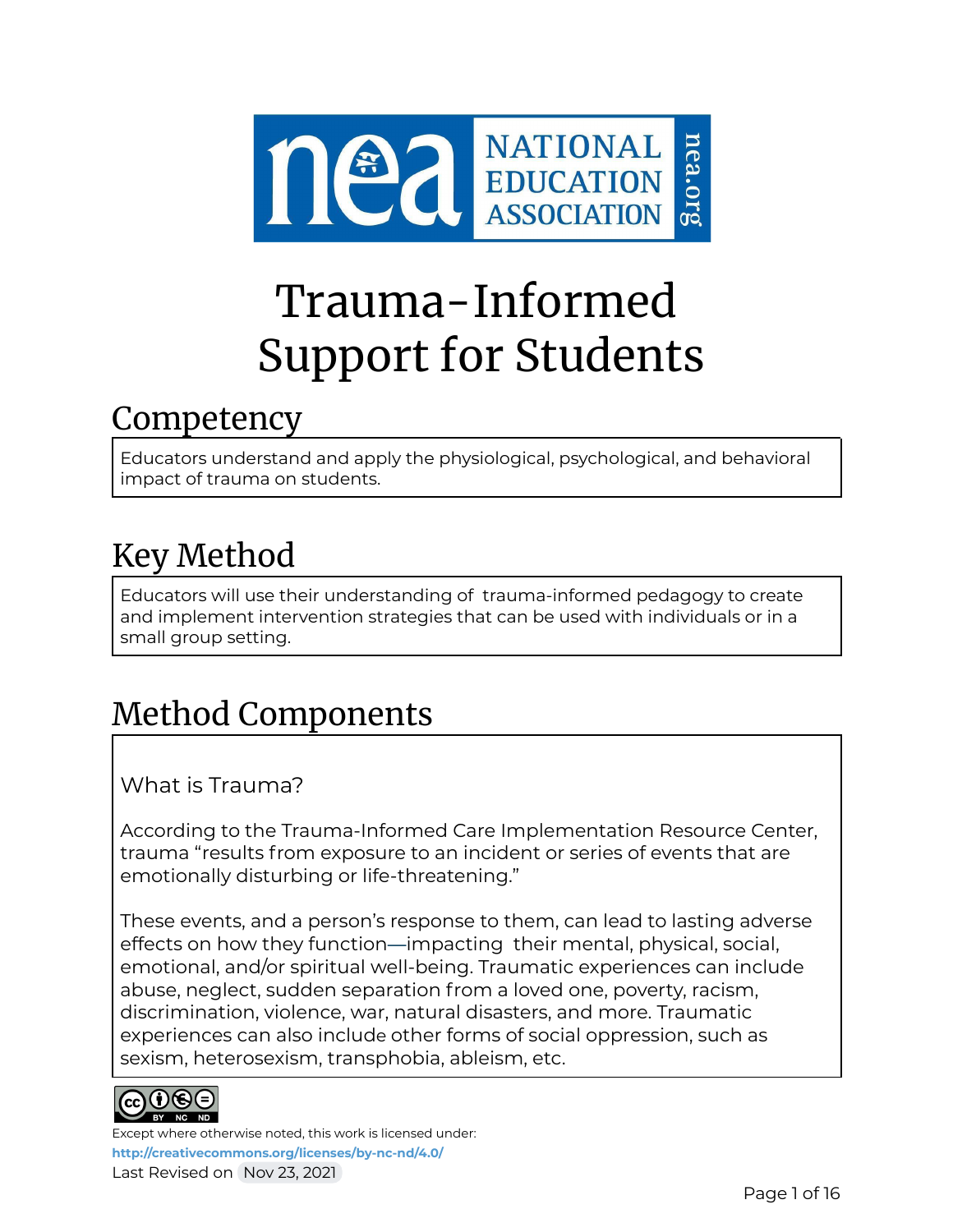Historical trauma is also a part of the broader definition of trauma. It is loosely defined by the cumulative harm to a group caused by a historical event (such as genocide, violent colonization, slavery) and whose effects impact multiple generations.

Children who experience trauma can enter your class believing that the world and even school is a scary place and that trusting others is risky. Some children may be most impacted by racism and other forms of oppression through their experiences in schools that have policies and practices that overwhelmingly harm students of color, LGBTQ+ and other historically marginalized groups.

The impact of traumatic experiences are so significant that they can hinder the brain's normal development. This causes behavioral, emotional, academic, and other developmental changes that a person who has not experienced a traumatic event is far less likely to have. Seemingly simple things— a facial expression, one's proximity, or tone of voice—may trigger memories of a painful event. This can lead to various reactions, including aggression, isolation, perfectionism and more.

While research shows that trauma affects one in four children, evidence suggests that with supportive educators and a healing-centered school community, students can learn, achieve and begin to heal.

The Physiological Impact of Trauma: Trauma and the Brain Trauma can affect how our brains react to outside influences. This can affect learning, behavior and social-emotional development. The degree to which trauma affects the brain is also related to the timing, severity, and ongoing duration of exposure. Trauma may affect brain chemistry as well as structure. Research shows that the effects of trauma are most prominent in the amygdala, hippocampus, and prefrontal cortex.

### **Changes in the amygdala**

The **amygdala** is the area in your brain that manages emotional perception and response. People who have experienced trauma are more likely to react to triggers, especially emotional ones. This can manifest into short tempers and/or heightened flight, fight, freeze or fawn\* responses.

### **Changes in the hippocampus**

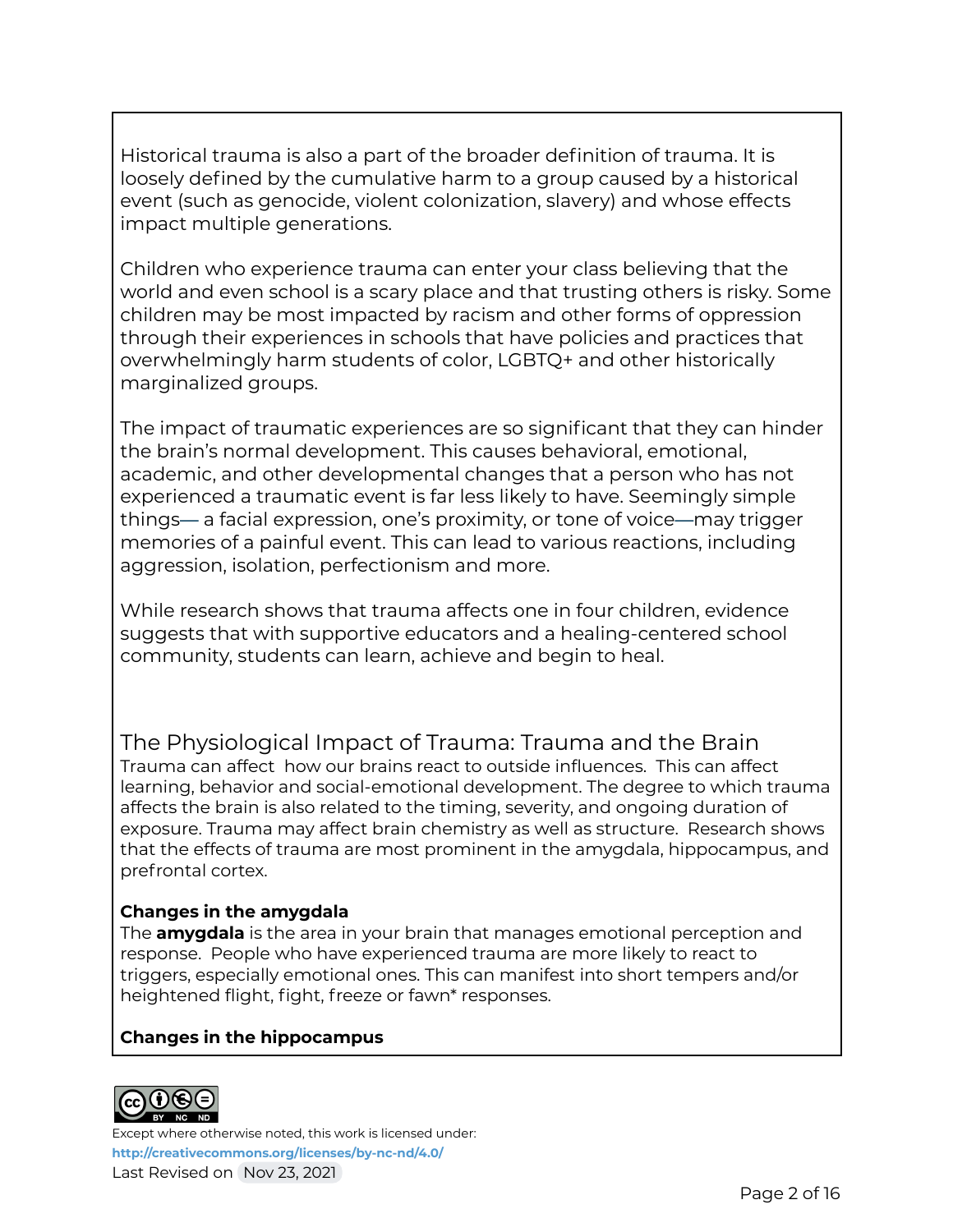The function of the **hippocampus** is associated with memory and learning. People who have experienced trauma have decreased function in this part of their brains. They may also experience structural changes to the hippocampus. Depending on the extent of the trauma, this part of the brain can be significantly smaller in people who have experienced trauma thus, impacting a child's ability to be attentive, learn, and remember.

### **Changes in the prefrontal cortex**

The brain's **prefrontal cortex** is responsible for higher-level thinking and reasoning. Because traumatized children often see the world through a lens of fear and uncertainty, they are on constant alert for danger. When a student experiences a trauma trigger, or if they are living with chronic exposure to traumatic events, their brain is in "survival mode." Their energy and focus is on safety. This focus on safety and avoiding danger prevents students from fully getting into "learning mode" and engaging their prefrontal cortex. Over time, students who experience trauma may develop a decreased ability to think critically because of the increased focus on being safe. The good news is that our brains are neuroplastic, this means that we can continue to develop new neural pathways throughout our lives. With support and guidance, traumatized students can learn, and thrive.

\*Research is still ongoing in this area.

### Trauma and Academic Performance

Because of the effects trauma has on the brain and on mental health, students who have experienced trauma often struggle academically. This may manifest in difficulty with the:

- language development and communication skills
- establishment of a coherent sense of self
- ability to attend to classroom tasks and instructions
- ability to organize and remember new information
- ability to understand cause-and-effect relationships

Fortunately, studies show that with supportive educators and a trauma-informed and a healing-centered approach to learning, students who have experienced trauma can learn.

### Impacts of Trauma

Trauma can have a significant impact on a child's psychological well-being and cognitive ability. Most notably:

**Cognitive delays.** Children and adolescents who have experienced chronic traumatic events early in life may experience a delay in their normal brain development process. Examples of this include difficulty concentrating or paying

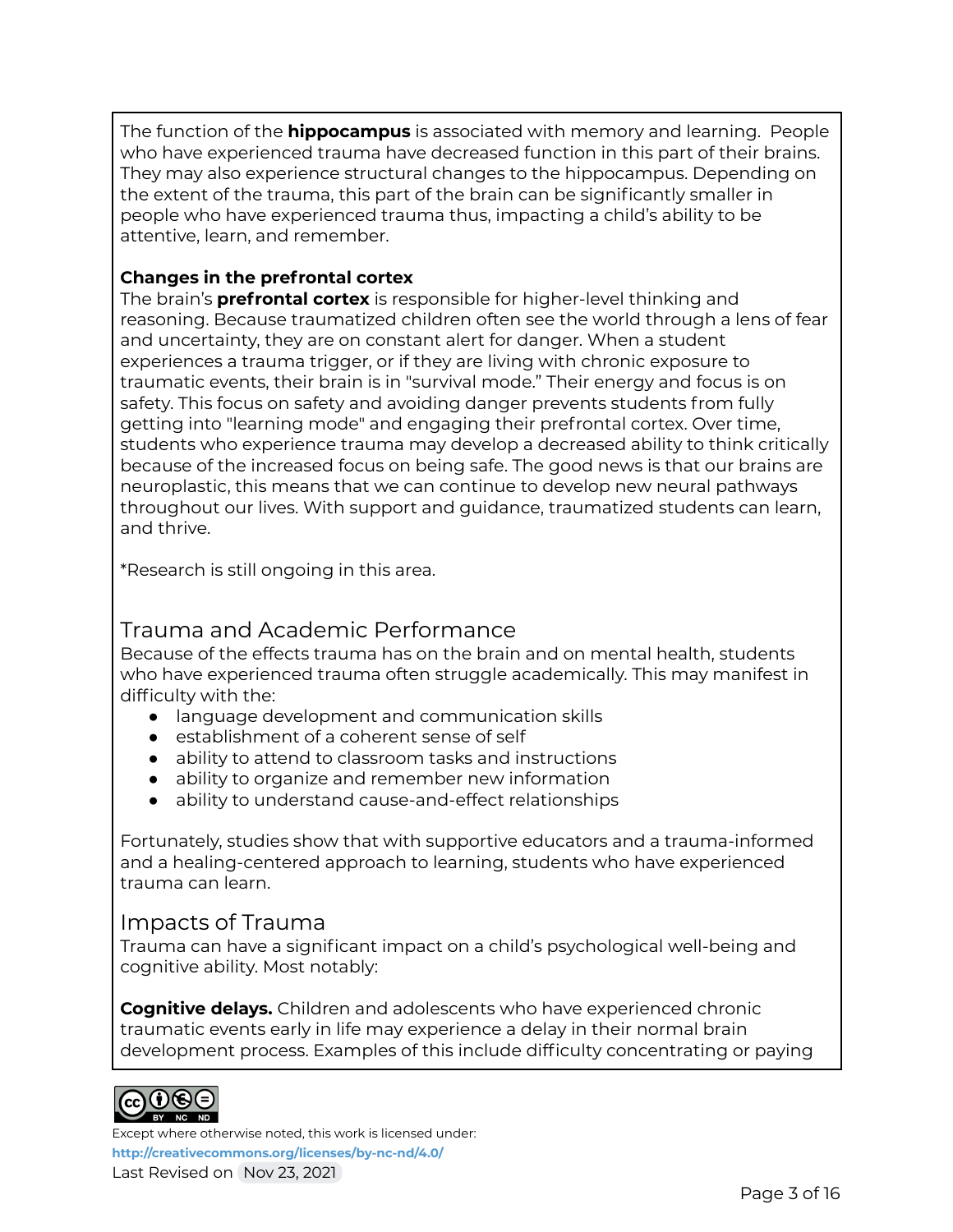attention, cognitive delays, difficulty with predicting and making inferences, and challenges with executive function— especially planning and problem solving.

**Psychological impacts.** The psychological impact of trauma can include depression, anxiety, behavioral dysregulation, and post-traumatic symptoms like intrusive thoughts and hyper-arousal, among others.

**Difficulty Processing Relationships & Emotions.**Students may have difficulty forming or maintaining relationships, reading social cues, and trusting others.

**Difficulty Making Predictions & Inferences.**Traumatized children often have difficulty connecting cause and effect. Because of this, they may not understand that they can influence what happens to them.

**Wariness of the Future.** When children live in environments where they can't make connections between their actions and the responses they trigger, the future can feel unpredictable and out of their control. This may lead some children to become extremely passive. This can look like a student "checking out" because they believe they have a low impact on the world.

### Signs of Trauma

Depending on the student's age, they may exhibit these signs of distress that result from trauma:

| <b>Preschool Students</b>                       | <b>Elementary School</b><br><b>Students</b>                       | <b>Middle and High School</b><br><b>Students</b>         |
|-------------------------------------------------|-------------------------------------------------------------------|----------------------------------------------------------|
| Bedwetting                                      | Changes in their<br>behavior such as                              | A sense of responsibility<br>or guilt for the bad things |
| Thumbsucking                                    | aggression, anger,<br>irritability, withdrawal                    | that have happened                                       |
| Acting younger than<br>their age                | from others, and sadness                                          | Feelings of shame or<br>embarrassment                    |
| Difficulty separating<br>from their parents     | Difficulty adjusting to a<br>new school                           | Feelings of helplessness                                 |
| Temper tantrums                                 | Difficulty building<br>friendships or getting<br>along with peers | Changes in how they<br>think about the world             |
| Aggressive behavior like                        |                                                                   | Loss of faith                                            |
| hitting, kicking, throwing<br>things, or biting | Fear of separation from<br>parents                                | Problems in<br>relationships, including                  |
| Not playing with other                          | Fear of something bad                                             | peers, family, and                                       |

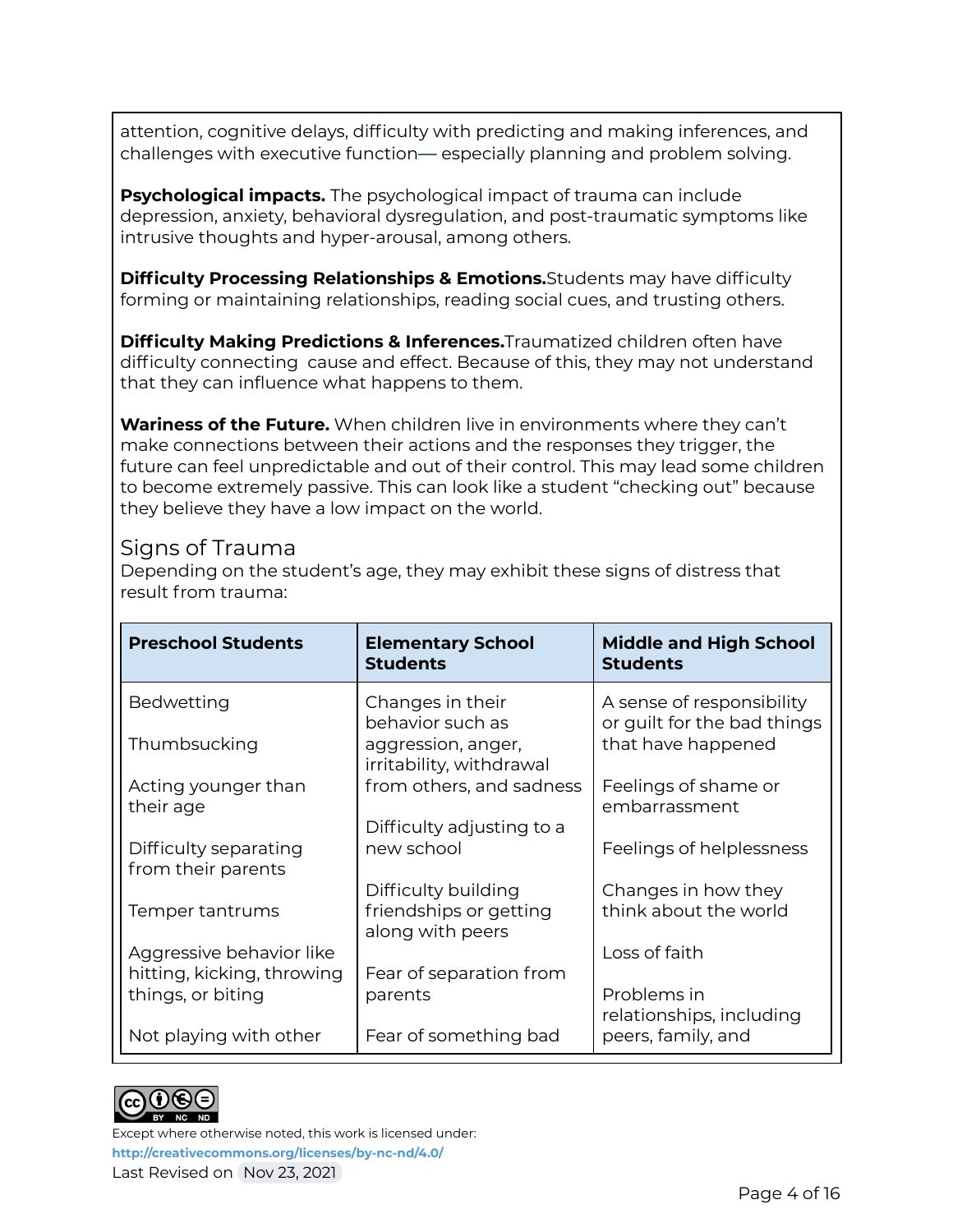| kids their age                                                    | happening | teachers         |
|-------------------------------------------------------------------|-----------|------------------|
| Repetitive playing out of<br>events related to trauma<br>exposure |           | Conduct problems |

### Childhood Trauma and School/Classroom Behavior

Many of the effects of traumatic experiences on school and classroom behavior can make it difficult for the student to process social cues and to convey feelings in an appropriate manner. Students may also develop behavioral coping mechanisms to feel safe and in control. When triggered, a student who has experienced trauma can externalize emotions (act out, fight, leave the classroom) or internalize emotions (disengage, become overly compliant, or depressed).

### Trauma and Self-Regulation

Trauma can interfere with a child's ability to self-regulate and manage their emotions, thoughts and behaviors in ways that are considered socially acceptable. One reason is due to the effect of trauma on brain chemistry and structure. For example, when the brain is in "survival mode," the ability to self-regulate intense emotions is disrupted. In "survival mode" a child is focused on safety. Another reason is related to cognition and learning. Students who have been in situations that are beyond their control may have developed negative thinking patterns. They may perceive situations as more negative and perceive their ability to control or influence their environment as very limited. Their experiences may have taught them that reacting with anger and aggression or numbing and withdrawal is a way to stay safe. Both of these reasons impact a student's ability to self-regulate and manage their emotions and behaviors.

### Trauma-Sensitive Tiered Intervention Strategies

Trauma can affect students differently. While some may need minimal support to begin the path to healing and academic success, others may need more targeted or personalized interventions and support.

As educators, we can make some strategic changes in our learning environments and instruction to help students develop social-emotional skills and experience academic success. When working with students who may have experienced trauma, it helps to identify resources that can be implemented in the classroom, school and community setting. This will not only support the child, but also support that child's family. To get started we suggest using your school's MTSS (Multi-Tiered System of Support) team to create a research-based intervention plan for your students.

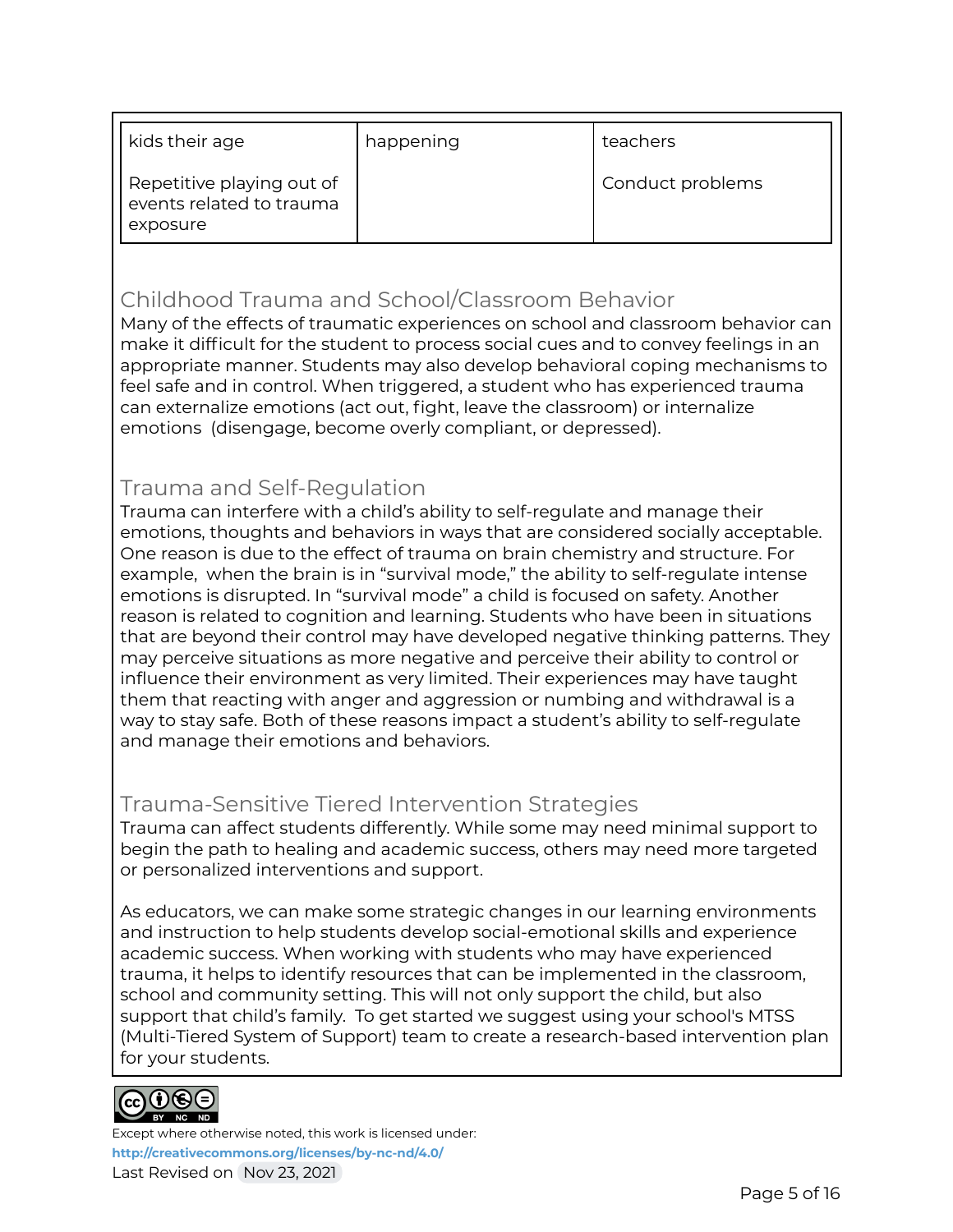"A Multi-Tiered System of Support (MTSS) is a data-driven, problem-solving framework to improve outcomes for all students. MTSS relies on a continuum of evidence-based practices matched to student needs. Positive Behavior Intervention & Supports (PBIS) is an example of MTSS centered on social behavior." (<https://www.pbis.org/pbis/tiered-framework> )

### **Tier I**

Tier I interventions are considered universal supports for all students. Examples of this are:

- Mindfulness practices (yoga, breathing, meditation)
- Intentional conversations (check-ins, guided discussions, etc.)
- Restorative practices
- Using consistent and predictable routines
- Creating opportunities to build confidence and leadership skills
- School-wide Positive Behavior Intervention and Supports (PBIS)
- Creation of safe physical spaces

### **Tier II**

Tier II supports are typically used with individual or small groups of students who may have low to moderate challenges with success in the classroom or school. Examples of this are:

- Targeted SEL Instruction
- Access to self-regulation aids (classroom calm corner, opportunities for movement breaks, fidgets, visit to counselor)
- Increased supervision
- Positive Reinforcements
- Small group instruction for academic support
- Small group interventions with school social workers or school psychologists

### **Tier III**

Tier III supports focus on individual student needs and may be necessary for students who present moderate to severe concerns to the educator. You should not try to develop Tier III solutions without the support of others. It is important that your work includes a multi-disciplinary team: an administrator, behavior specialist and other staff members who work with this student. Tier III supports

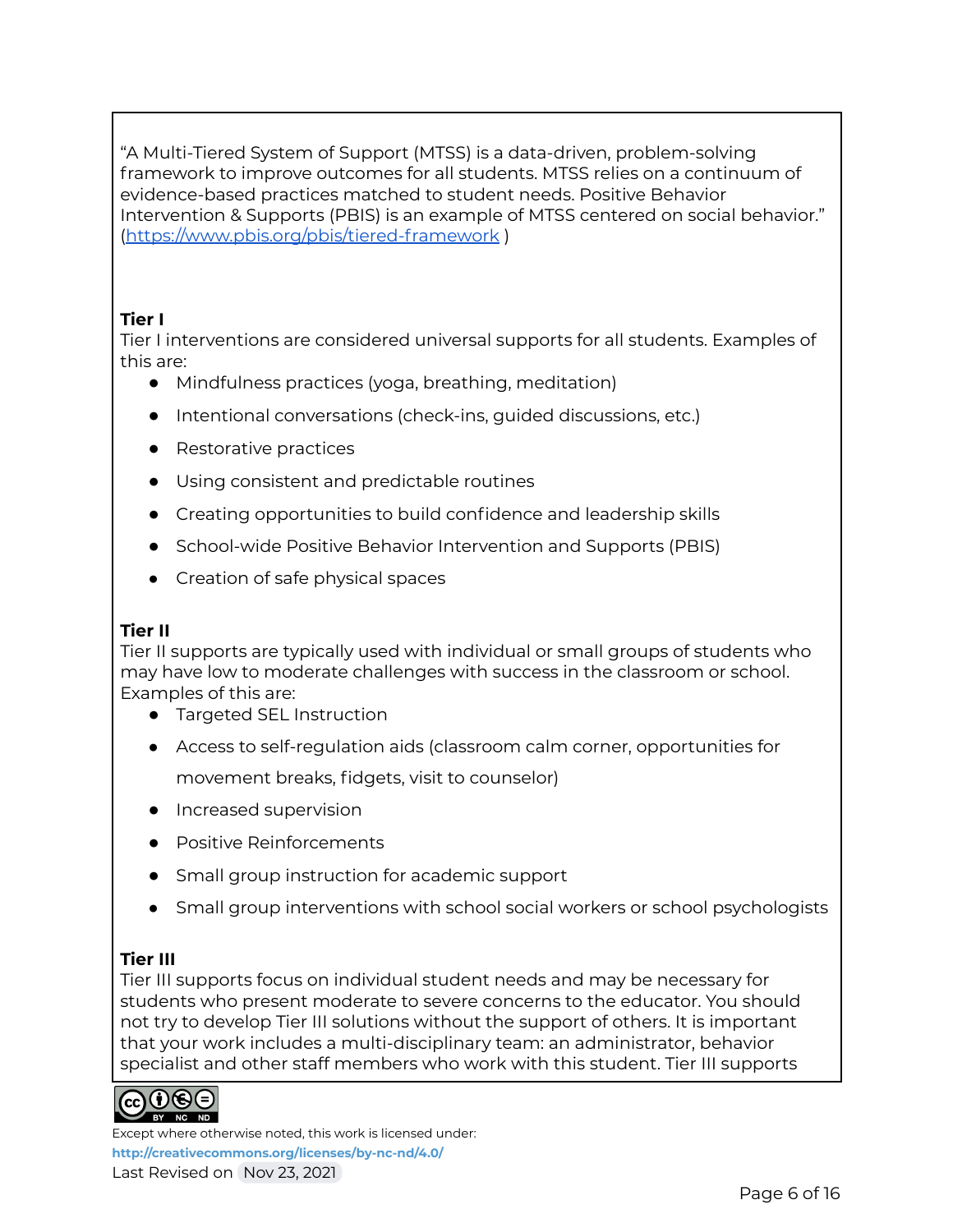should not be put in place unless Tier I and Tier II interventions have been tried and had limited or no success. Key elements of this level of support are:

- **Functional Behavior Assessments:** This is a formal process that digs deeply into the possible root causes for specific problems. After this assessment is complete, it may lead to creating a Functional Behavior Plan for this student.
- **Wraparound Supports:** These are holistic student-centered and familycentered supports that may be put in place. Students and families typically work with a facilitator who can provide wraparound supports and who can develop goals, systems and strategies to help the student be successful in an academic setting.
- **Cultural and Contextual Fit:** When developing any type of interventions for students, both the school's and the student's culture and context must be considered.

As educators, it is our responsibility to understand how school systems can positively or negatively influence and impact students who have experienced trauma and can lead to further feelings of stress, anxiety and disengagement. For example, harsh and discriminatory discipline practices, inclusive curriculum, culturally responsive teaching practices, and high or low expectations from teachers, adults and other authority figures can add to or minimize harm to students already experiencing trauma.

### Managing Your Own Trauma

As educators, we can become overwhelmed with the issues and problems that our students might bring to school. That is why it is important for you to take care of yourself and avoid compassion fatigue, burn out and/or secondary trauma. You should practice self-care strategies and know when and how to seek support from family, friends, and or professionals. In some cases, it may also be helpful to assess your own history of trauma and consider how it may be triggered while trying to take care of others. If this happens, please see the resources below for additional support. Also, remember this familiar airplane adage: *In case of an emergency, put your oxygen mask on first before helping others put on theirs*. These are some suggestions for self care:

| Addressing Triggers in the Moment                                                                                                              | Long-Term Care                                                                                                                                                                                           |
|------------------------------------------------------------------------------------------------------------------------------------------------|----------------------------------------------------------------------------------------------------------------------------------------------------------------------------------------------------------|
| • Breathing exercises<br>Yoga<br>• Mindfulness activities<br>Journaling<br>$\bullet$<br>• Taking time away<br>Taking media breaks<br>$\bullet$ | • Cultivate and maintain healthy<br>relationships<br>• Attend workshops on social<br>emotional skills<br>• Journaling<br>Therapy<br>Developing a regular<br>$\bullet$<br>mindfulness/meditation practice |

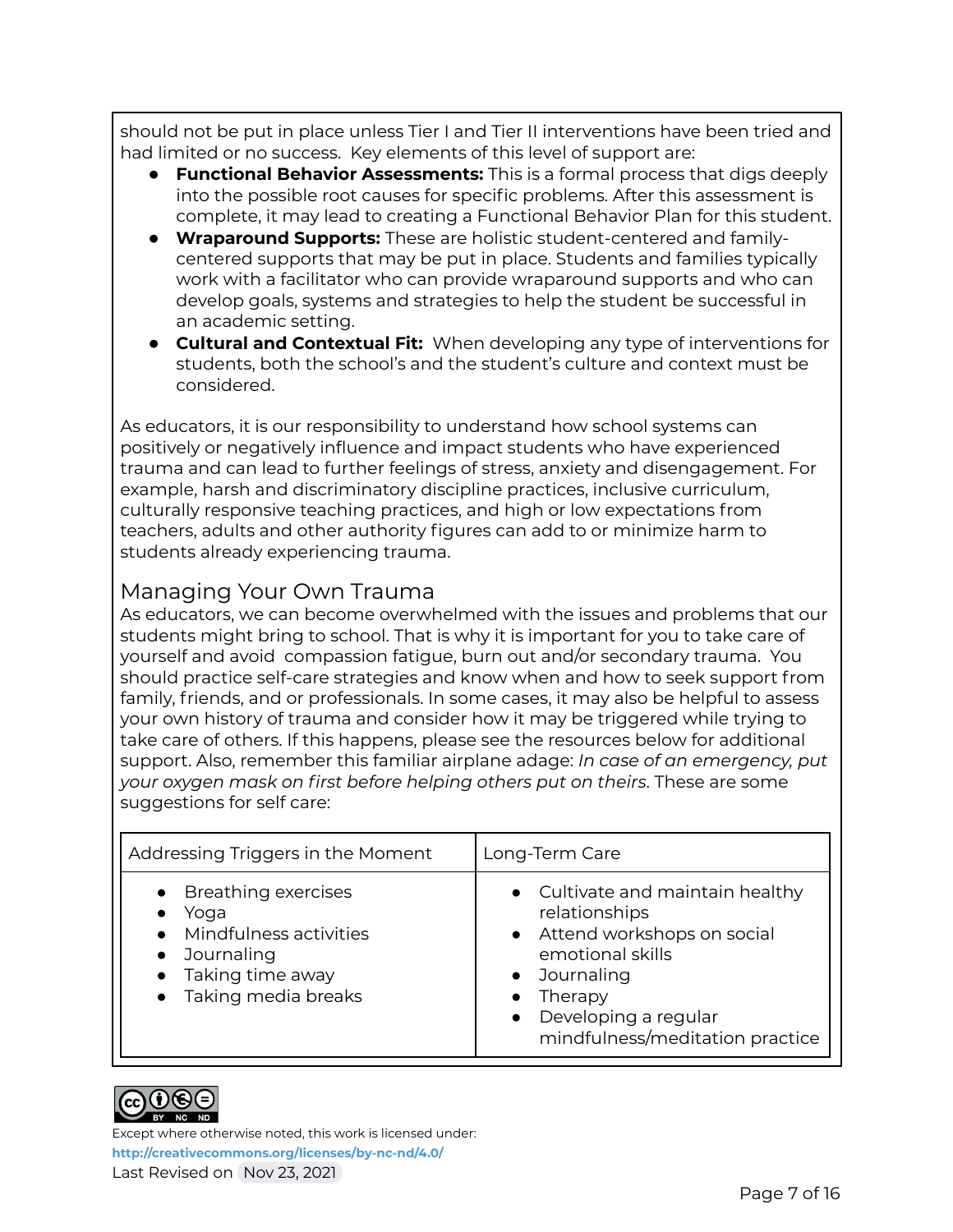# Supporting Rationale and Research

Ko, Susan. "Culture and Trauma Brief: Promoting Culturally Competent Trauma-Informed Practices." *The National Child Traumatic Stress Network*, 2005. www.nctsn.org/resources/culture-and-trauma-brief-promoting-culturally-compete nt-trauma-informed-practices.

Peterson, Sarah. "Essential Elements." The National Child Traumatic Stress Network, 19 Mar. 2018,

[www.nctsn.org/trauma-informed-care/trauma-informed-systems/schools/essential](http://www.nctsn.org/trauma-informed-care/trauma-informed-systems/schools/essential-elements)[elements](http://www.nctsn.org/trauma-informed-care/trauma-informed-systems/schools/essential-elements) .

National Child Traumatic Stress Network, Schools Committee. (2017). Creating, supporting, and sustaining trauma-informed schools: A system framework. Los Angeles, CA, and Durham, NC: National Center for Child Traumatic Stress.

"Preventing Childhood Trauma: Guidelines for Administrators and Crisis Teams." National Association of School Psychologists (NASP),

[www.nasponline.org/resources-and-publications/resources-and-podcasts/school-cli](http://www.nasponline.org/resources-and-publications/resources-and-podcasts/school-climate-safety-and-crisis/mental-health-resources/trauma/preventing-childhood-trauma-guidelines-for-administrators-and-crisis-teams) [mate-safety-and-crisis/mental-health-resources/trauma/preventing-childhood-trau](http://www.nasponline.org/resources-and-publications/resources-and-podcasts/school-climate-safety-and-crisis/mental-health-resources/trauma/preventing-childhood-trauma-guidelines-for-administrators-and-crisis-teams) [ma-guidelines-for-administrators-and-crisis-teams](http://www.nasponline.org/resources-and-publications/resources-and-podcasts/school-climate-safety-and-crisis/mental-health-resources/trauma/preventing-childhood-trauma-guidelines-for-administrators-and-crisis-teams) .

Rossen, Eric, and Katherine Cowan. "Supporting the Principal's Date-Informed Decisions." Principal's Research Review, vol. 8, no. 6, Nov. 2013.

#### **Resources**

Resources Needed to Complete Submissions [Video](https://youtu.be/XHgLYI9KZ-A) on ACES

[Self-assessment](https://www.npr.org/sections/health-shots/2015/03/02/387007941/take-the-ace-quiz-and-learn-what-it-does-and-doesnt-mean)

Classroom [Observations](http://observation)

Student [Observation](https://www.sampleforms.com/student-observation-form.html) Forms

[Determine](https://www.isixsigma.com/tools-templates/cause-effect/determine-root-cause-5-whys/) The Root Cause: 5 Whys

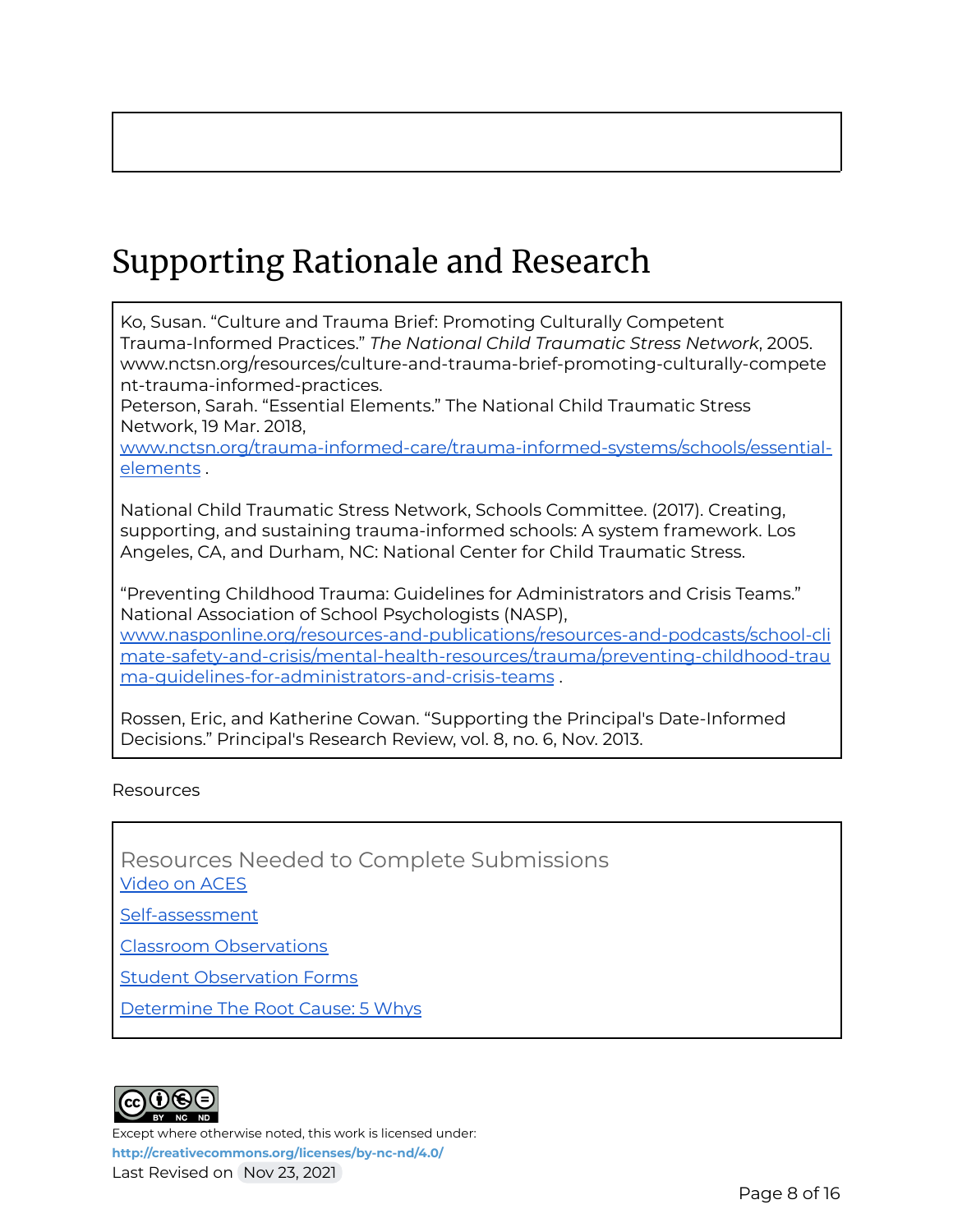Building Trauma-Sensitive Schools Jpg of Trauma [Sensitive](https://drive.google.com/file/d/14vB3m5k8cxzvM-W2E53sMI7_AXRpxAgQ/view?usp=sharing) School

[Attachment](https://www.attachmenttraumanetwork.org/wp-content/uploads/TSS-infographic-updated-8-2016-web.pdf) Trauma Network — Childhood Trauma

The National Child [Traumatic](https://traumaawareschools.org/resources-materials/3162/Child_Trauma_Toolkit_Final.pdf?1385464214) Stress Network – Child Trauma Toolkit for Educators

Leading [Trauma-Sensitive](https://safesupportivelearning.ed.gov/sites/default/files/TSS_Training_Package_Action_Guide_0.pdf) Schools Action Guide

[Trauma-Informed](https://nationallatinonetwork.org/images/Trauma-Informed-Principles-through-a-Culturally-Specific-Lens_FINAL.pdf) Practices through a Culturally Specific Lens

NAEYC — Trauma Sensitive [Classrooms](https://www.naeyc.org/resources/pubs/yc/may2015/trauma-sensitive-classrooms)

The [Trauma](http://bit.ly/TraumaToolkit) Toolkit

Greater Good — Five Ways to Support [Students](https://greatergood.berkeley.edu/article/item/five_ways_to_support_students_affected_by_trauma) Affected by Trauma

**School to Prison [Pipeline](https://www.aclu.org/issues/juvenile-justice/school-prison-pipeline)** 

NEA [EdJustice](https://neaedjustice.org/)

[Psychological](http://tsaforschools.org/pfa) First Aid—Listen, Protect, Connect (PFA—LPC)

What Is a [Trauma-Informed](http://traumaawareschools.org/traumaInSchools) School?

Adverse Childhood [Experiences](https://www.cdc.gov/violenceprevention/aces/) (ACEs) — Violence Prevention

Small Group Interventions for School Social Workers & **Psychologists** 

Cognitive Behavioral [Intervention](http://tsaforschools.org/cbits) for Trauma in Schools (CBITS)

Bounce Back: An Elementary School [Intervention](http://bouncebackprogram.org/) for Childhood Trauma

Support for [Students](http://tsaforschools.org/sset) Exposed to Trauma (SSET)

What is Response to [Intervention](http://www.rtinetwork.org/learn/what/whatisrti) (RTI)?

Learner Variability Navigator | Learner [Variability](https://lvp.digitalpromiseglobal.org/) Project

Individual Interventions

[Intervention](https://www.interventioncentral.org/) Central: Response to Intervention | RTI | RTI Resources

Education World | [Connecting](https://www.educationworld.com/) educators to what works

[PBISWorld.com](https://www.pbisworld.com/) Home Page

What To Do If You Are Triggered - Helpful Resources

[Managing](https://mediatorsbeyondborders.org/wp-content/uploads/2020/01/managing-your-triggers-toolkit.pdf) Your Triggers Toolkit

Five Steps for Managing Your [Emotional](https://www.psychologytoday.com/us/blog/wander-woman/201507/5-steps-managing-your-emotional-triggers) Triggers

Four Steps to Dealing with [Negative](https://bigvoicesrise.com/triggers/) Triggers

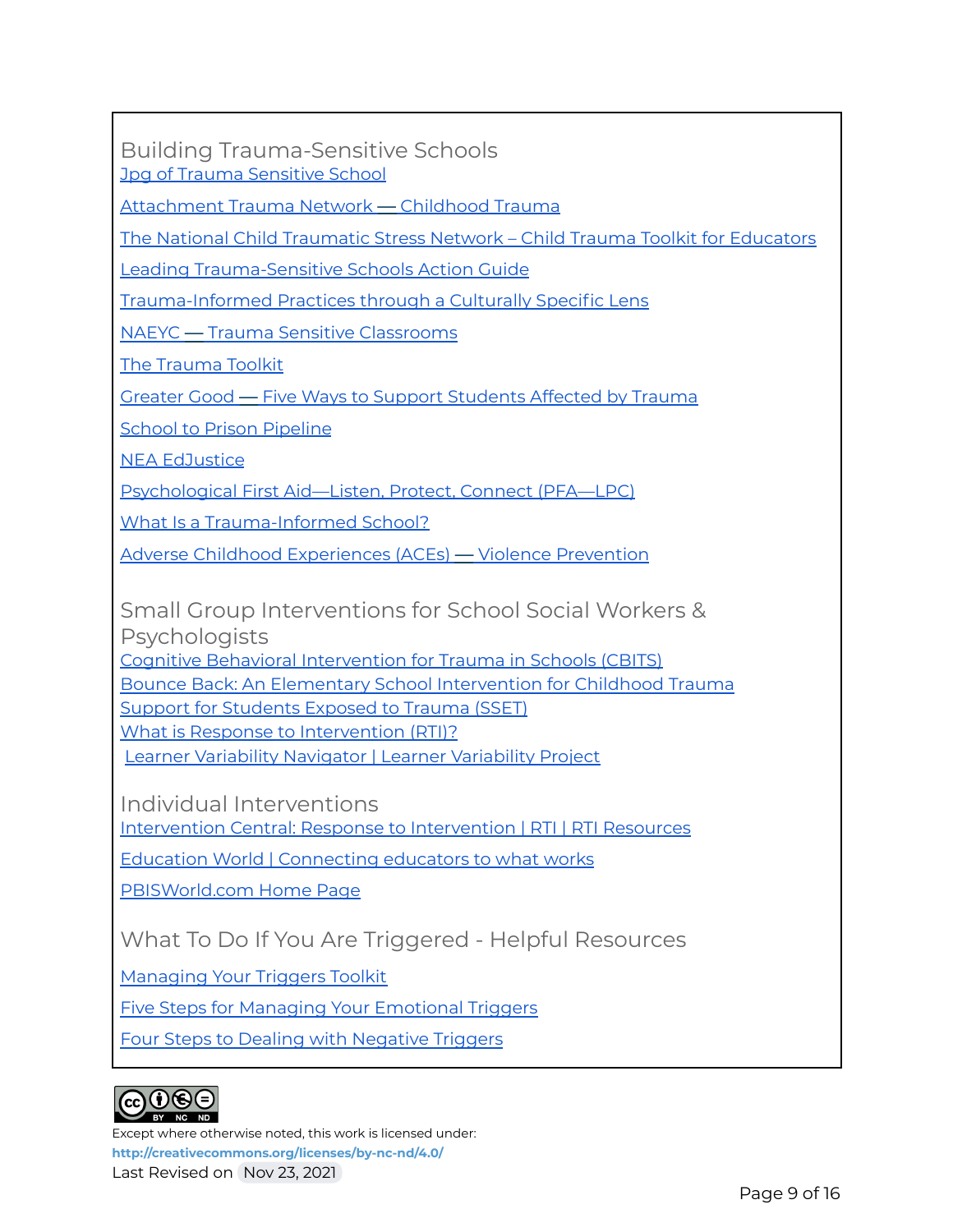### Submission Guidelines & Evaluation Criteria

*To earn the micro-credential, you must receive a passing score in Parts 1 and 3, and be proficient for all components in Part 2.*

### Part 1. Overview Questions (Provides Context)

### **(300–500 words)**

*Please use the suggested word count as a guide to answer the following contextual questions. This will help our assessor understand your current context for working on this micro-credential.*

*Please do not include any information that will make you identifiable to your reviewers*.

Watch the video on ACEs and take the self-assessment (both can be found in the resource section of this micro-credential). Please note that you will not be asked to share your results of the assessment. After completing these two actions, answer the following questions and submit your responses.

- 1. Describe your current role in education, your students' demographics, and school climate. How do you think your own childhood or experiences may shape the way you view, approach and interact with the students, staff, and other stakeholders in your school?
- 2. Describe some of the challenging behaviors of the students you work with in terms of academic performance, classroom behaviors, and social interactions.
- 3. Describe your reason for taking this micro-credential. Discuss what you hope to learn and do, including how you plan to share your experience with others in the school community.

**Passing:** Response provides reasonable and accurate information that justifies the reason for choosing this micro-credential to address specific needs of both the teacher and the student. A learning goal that describes what they hope to gain from earning this micro-credential needs to be clearly stated.

### Part 2. Work Examples/Artifacts/Evidence

To earn this micro-credential, please submit the following **five** artifacts as evidence of your learning.

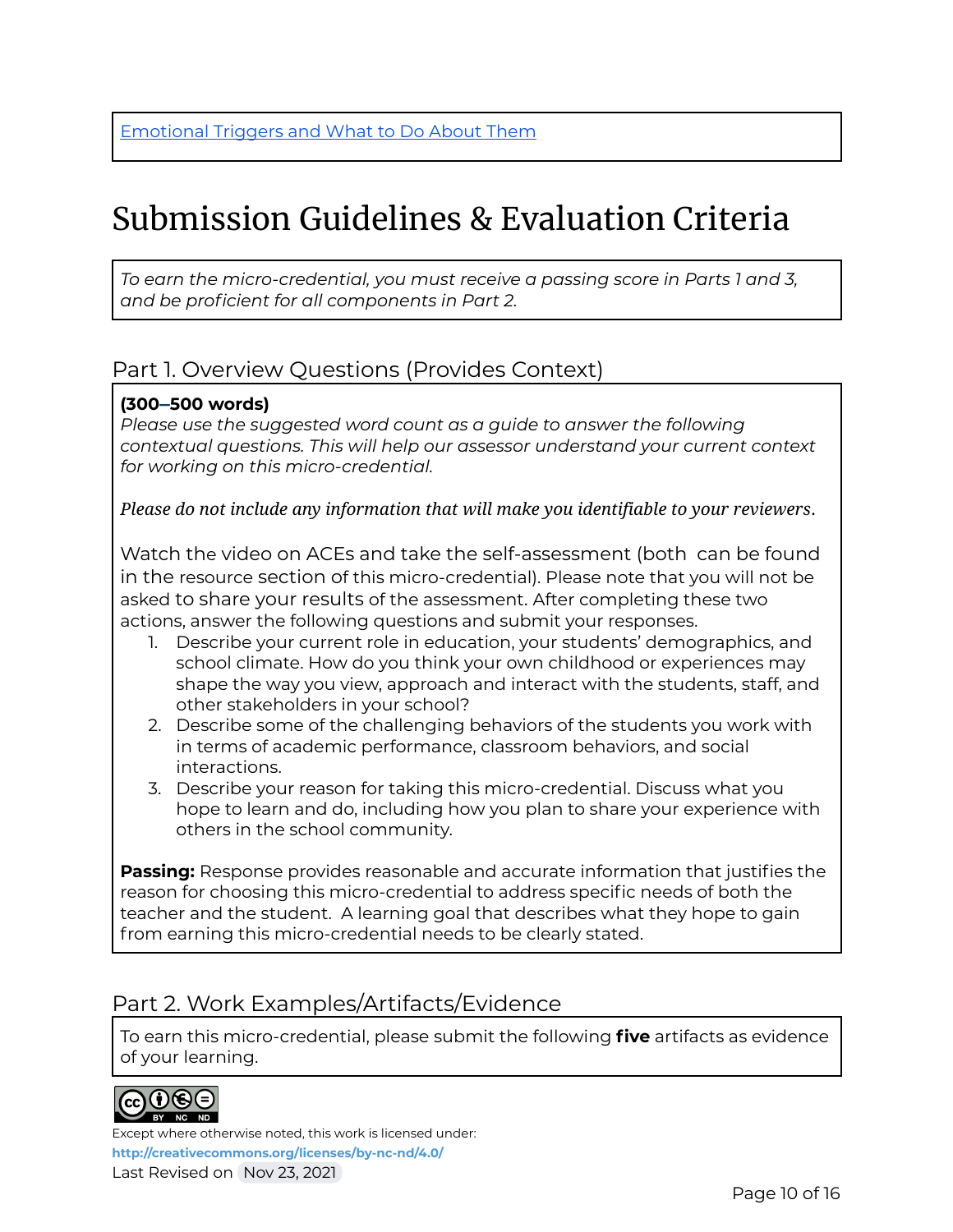\*Please do not include any information that will make you or your students identifiable to your reviewers.

### **Artifact 1: Student Selection**

**(300–500 words)**

Identify an individual student or small group of no more than four students that regularly display challenges in academic performance, engagement or behavior. Submit a detailed description of how and why you identified the student(s). For each student chosen, include:

- Any relevant demographic information
- Specific challenges that need to be addressed
- Describe how this student forms and maintains relationships with you, other adults and or other students.
- What you think are the root cause(s) of the challenges

### **Artifact 2: Student Observation (100–300 words)**

For the student(s) identified in Artifact 1, observe the student (s) and collect baseline data. If possible, ask your school leadership to provide you with coverage so you can observe the student(s) without distractions. You may also consider observing the student(s) in a classroom or learning environment other than your own. Submit a summary of your observations: Your summary should include:

- Purpose for the observation
- Focus of the observation
- Setting
- Unit of time
- Specific observable behaviors, free of any pre-judgements.

*For example, say, "student got out of their seat five times during the 10-minute read aloud" rather than, "student was not paying attention during the read aloud."*

You may use your own form or system or a form provided in the resource section of this micro-credential.

### **Artifact 3: List of Interventions (200–400 words)**

Use the resources listed on this micro-credential to create a list of 3–5 possible interventions and/or strategies, then describe why they would be appropriate and helpful to improving student(s) performance or behavior.

**Artifact 4: Co-created Plan and Results (400–600 words)**

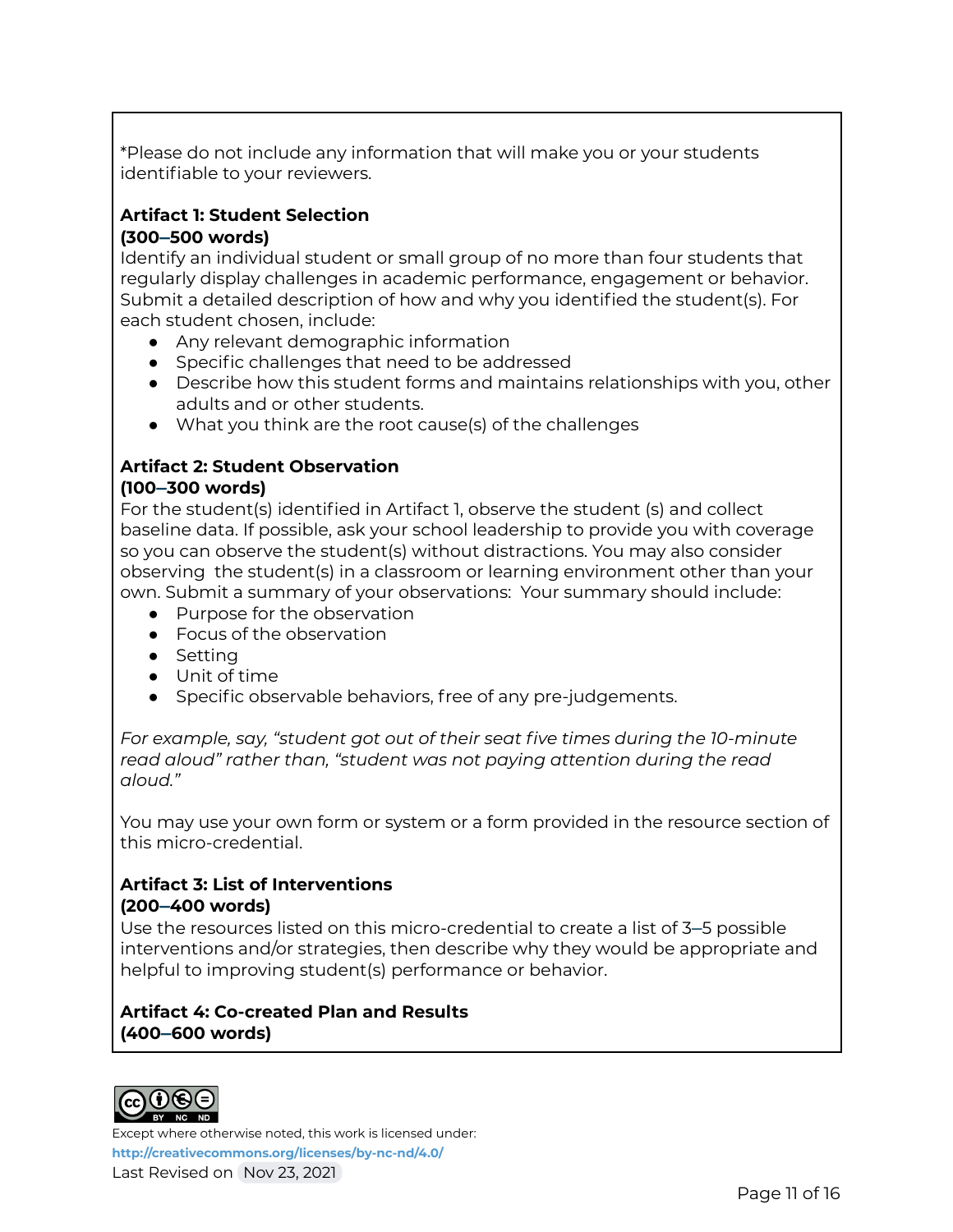Meet with the individual student or small group. Work together to identify three goals and corresponding interventions. Use this information to create a learning or behavior contract for this student(s) performance and behavior. Your plan should :

- Include the setting and the duration of the meeting
- Any observations about the students during this meeting (engagement, behavior, social emotional skills, etc.)
- List the three goals and the reasoning behind each one
- List the interventions and expected results
- Provide a timeline for implementing the interventions
- Summary of the results of each intervention used
- Artifacts from implementation. You may include weekly behavior chart(s), lesson plans from small individual/small group activities or a copy of another form of data collection.

### **Artifact 5: Debrief with Student(s)**

#### **(200–400 words)**

Meet with the individual student or small group to gather input on the intervention plan. Ask the student or the group these questions:

- What went well for you?
- What was/is still hard for you?
- How did you do with the goals?
- Were these the right goals? Why or why not?
- Do we need new goals?
- Did the interventions help you? Why or why not?
- What changes should we make moving forward?
- How can we work together to meet our goals?
- What else do you want me to know?

Modify this as needed and based on the age and/or academic level of your student(s). You may have the student write down their answers before or after you meet, or you may transcribe their responses during the meeting. Submit either the transcription or the student(s) written responses.

### Part 2. Rubric

|                                                          | <b>Proficient</b>                       | <b>Basic</b>                            | <b>Developing</b>                       |
|----------------------------------------------------------|-----------------------------------------|-----------------------------------------|-----------------------------------------|
| <b>Artifact 1:</b><br><b>Student</b><br><b>Selection</b> | Includes all of the<br>following:       | Includes some of the<br>following:      | Most of the following<br>are missing:   |
|                                                          | -Relevant<br>demographic<br>information | -Relevant<br>demographic<br>information | -Relevant<br>demographic<br>information |

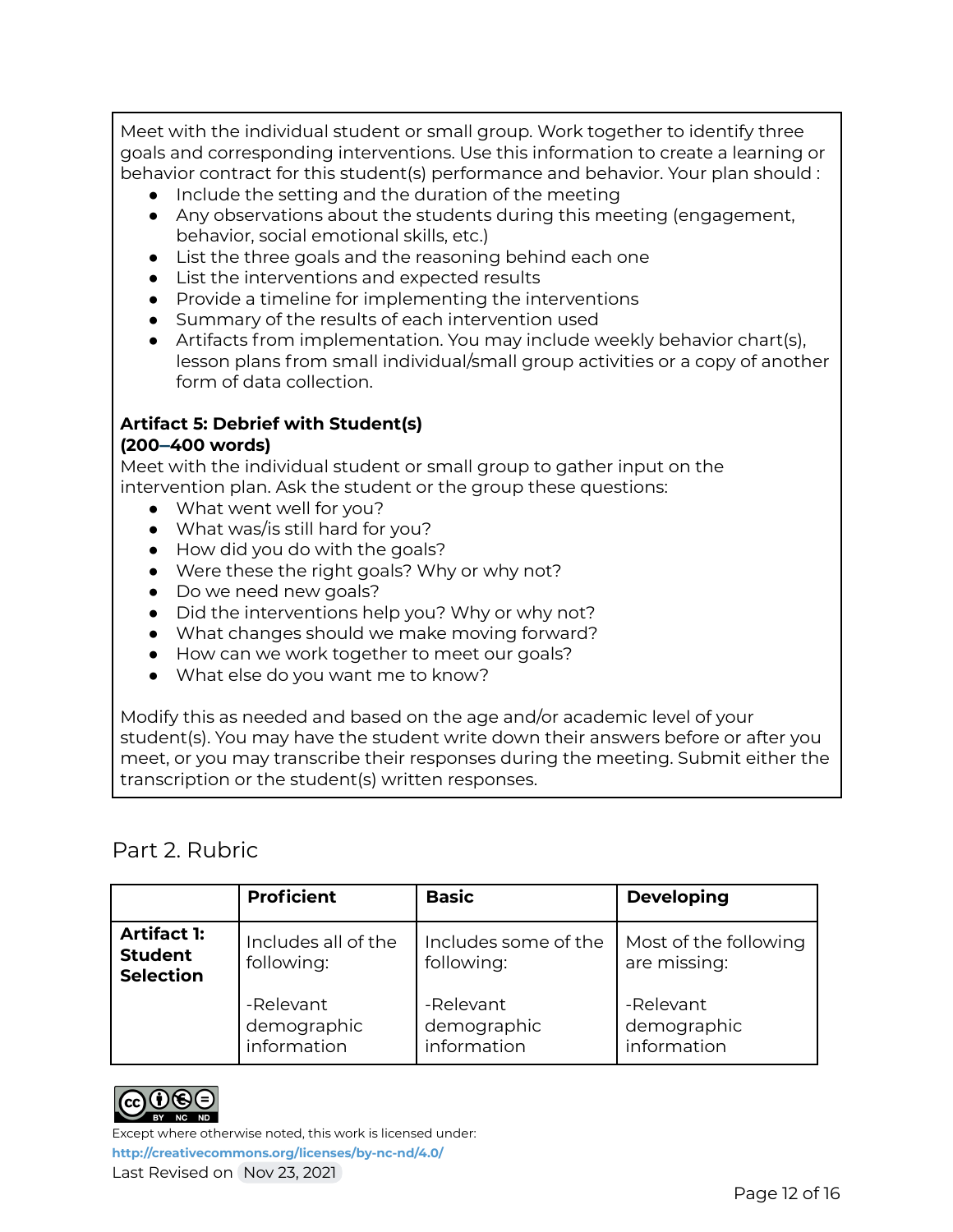|                                                                | -Specific<br>challenges that<br>need to be<br>addressed<br>-Description of<br>how this student<br>forms and<br>maintains<br>relationships with<br>you, other adults,<br>and/or other<br>students<br>-Determination of<br>the root cause(s)<br>of the challenges | -Specific challenges<br>that need to be<br>addressed<br>-Description of how<br>this student forms<br>and maintains<br>relationships with<br>you, other adults,<br>and/or other<br>students.<br>-Determination of<br>the root cause(s) of<br>the challenges | -Specific challenges<br>that need to be<br>addressed<br>-Description of how<br>this student forms<br>and maintains<br>relationships with<br>you, other adults,<br>and/or other<br>students<br>-Determination of<br>the root cause(s) of<br>the challenges |
|----------------------------------------------------------------|-----------------------------------------------------------------------------------------------------------------------------------------------------------------------------------------------------------------------------------------------------------------|------------------------------------------------------------------------------------------------------------------------------------------------------------------------------------------------------------------------------------------------------------|-----------------------------------------------------------------------------------------------------------------------------------------------------------------------------------------------------------------------------------------------------------|
| <b>Artifact 2:</b><br><b>Student</b><br><b>Observatio</b><br>n | Includes all of the<br>following:<br>-Purpose for the<br>observation<br>-Observational<br>focus<br>setting<br>-Specific<br>observable<br>behaviors without<br>pre-judgements                                                                                    | Includes some of the<br>following:<br>-Purpose for the<br>observation<br>-Observational focus<br>setting<br>-Specific observable<br>behaviors without<br>pre-judgements                                                                                    | Most of the following<br>are missing:<br>-Purpose for the<br>observation<br>-Observational focus<br>setting<br>-Specific observable<br>behaviors without<br>pre-judgements                                                                                |
| <b>Artifact 3:</b><br>List of<br><b>Interventio</b><br>ns      | Includes all of the<br>following:<br>-Five possible<br>interventions<br>and/or strategies,<br>-Description of<br>why they would<br>be appropriate<br>and helpful to                                                                                             | Is missing one of the<br>following:<br>-Three to five<br>possible<br>interventions and/or<br>strategies,<br>-Description of why<br>they would be<br>appropriate and                                                                                        | Did not list<br>appropriate<br>strategies/<br>interventions                                                                                                                                                                                               |



Except where otherwise noted, this work is licensed under:

**<http://creativecommons.org/licenses/by-nc-nd/4.0/>**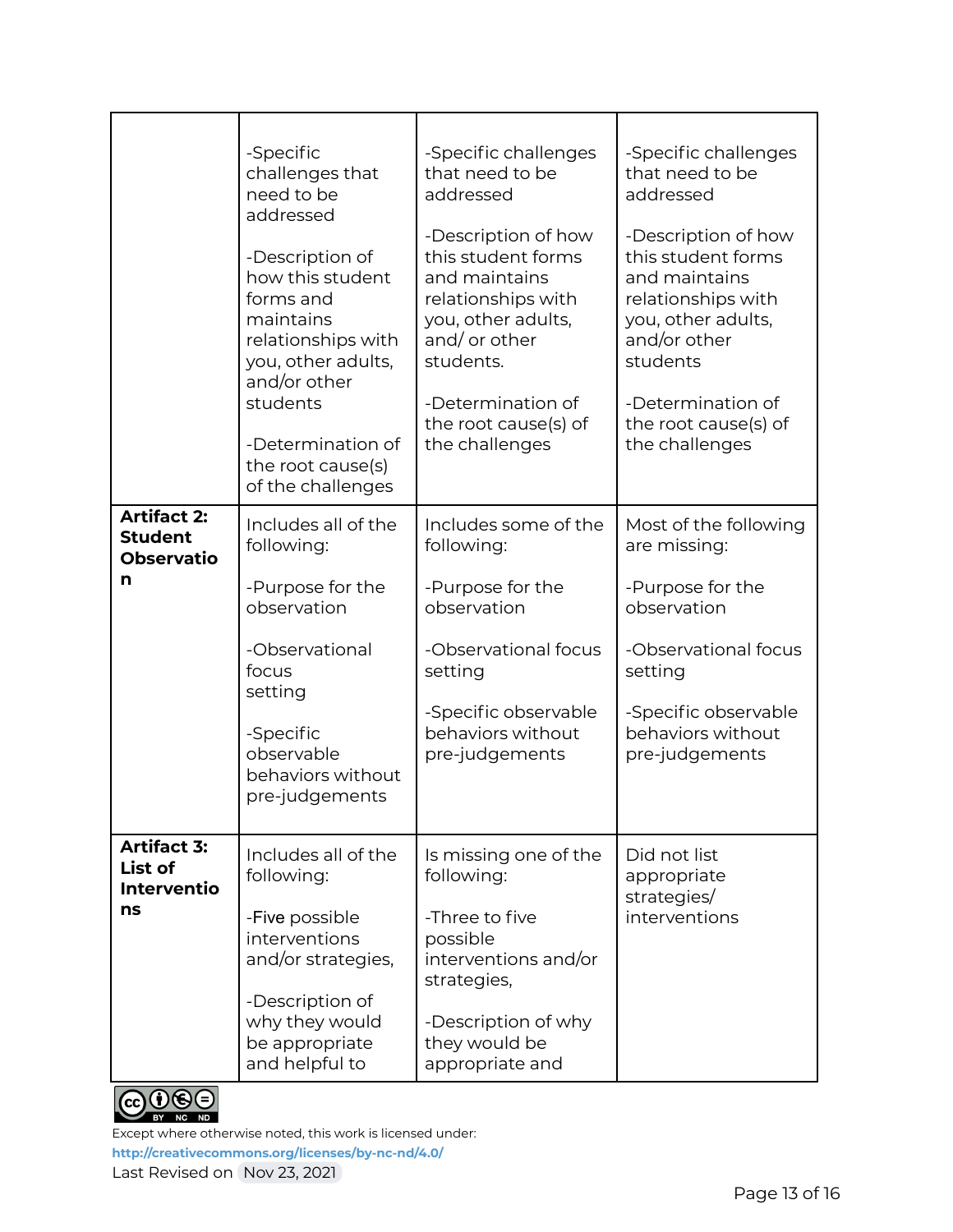|                                                                              | improve student<br>(s) performance or<br>behavior                                                 | helpful to improve<br>student (s)<br>performance or<br>behavior                                                           |                                                                                                                           |
|------------------------------------------------------------------------------|---------------------------------------------------------------------------------------------------|---------------------------------------------------------------------------------------------------------------------------|---------------------------------------------------------------------------------------------------------------------------|
| <b>Artifact 4:</b><br><b>Co-created</b><br><b>Plan and</b><br><b>Results</b> | Plan and results<br>include all of the<br>following:                                              | Plan and results<br>include some of the<br>following:                                                                     | Plan and results are<br>missing most of the<br>following:                                                                 |
|                                                                              | -Setting and the<br>duration of<br>meeting                                                        | -Setting and the<br>duration of meeting                                                                                   | -Setting and the<br>duration of meeting                                                                                   |
|                                                                              | -Observations<br>about the<br>students during<br>this meeting<br>(engagement,<br>behavior, social | -Observations about<br>the students during<br>this meeting<br>(engagement,<br>behavior, social<br>emotional skills, etc.) | -Observations about<br>the students during<br>this meeting<br>(engagement,<br>behavior, social<br>emotional skills, etc.) |
|                                                                              | emotional skills,<br>$etc.$ )<br>-Three goals and                                                 | -Three goals and the<br>reasoning behind<br>each one                                                                      | -Three goals and the<br>reasoning behind<br>each one                                                                      |
|                                                                              | the reasoning<br>behind each one                                                                  | -Interventions and<br>expected results                                                                                    | -Interventions and<br>expected results                                                                                    |
|                                                                              | -Interventions and<br>expected results                                                            | -A timeline for<br>implementing the<br>interventions                                                                      | -A timeline for<br>implementing the<br>interventions                                                                      |
|                                                                              | -A timeline for<br>implementing the<br>interventions                                              | -Summary of the<br>results of each<br>intervention used                                                                   | -Summary of the<br>results of each<br>intervention used                                                                   |
|                                                                              | -Summary of the<br>results of each<br>intervention used                                           | -Artifacts from<br>implementation                                                                                         | -Artifacts from<br>implementation                                                                                         |
|                                                                              | -Artifacts from<br>implementation                                                                 |                                                                                                                           |                                                                                                                           |
| <b>Artifact 5:</b><br><b>Debrief</b><br>with<br>Student(s)                   | Submitted<br>student responses<br>or a transcript of<br>their responses to<br>the questions       | Submitted student<br>responses or a<br>transcript of their<br>response to the<br>questions                                | Student responses to<br>questions and/or<br>transcription lacked<br>details and evidence<br>that students were            |

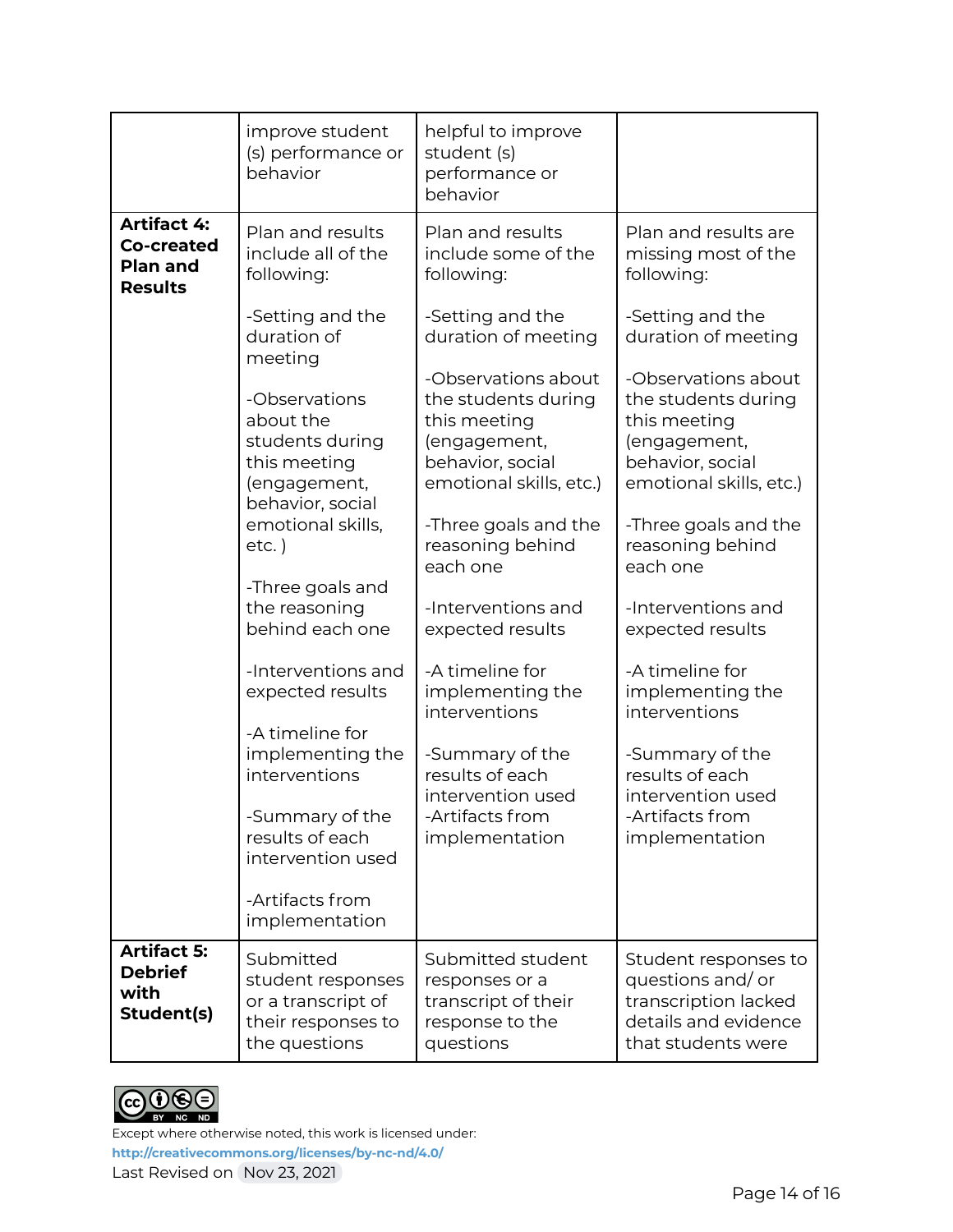| Note:<br>Modifications<br>were made only as<br>needed to address<br>grade or academic<br>level or the<br>student(s)<br>Student responses<br>show authentic<br>engagement in<br>the process | Note: Modification<br>made were not<br>appropriate for grade<br>or academic level or<br>the student(s)<br>Or<br>Note: Modifications<br>were not made but<br>they should have<br>been to address<br>grade or academic<br>level of the<br>student(s)<br>Student responses<br>gave little evidence<br>of engagement in<br>the process | engaged in the<br>process |
|--------------------------------------------------------------------------------------------------------------------------------------------------------------------------------------------|------------------------------------------------------------------------------------------------------------------------------------------------------------------------------------------------------------------------------------------------------------------------------------------------------------------------------------|---------------------------|
|--------------------------------------------------------------------------------------------------------------------------------------------------------------------------------------------|------------------------------------------------------------------------------------------------------------------------------------------------------------------------------------------------------------------------------------------------------------------------------------------------------------------------------------|---------------------------|

### Part 3 Reflection

### **(300–500 words)**

Use the word count as a guide to write a personal reflection about your work on this micro-credential. For tips on writing a good reflection, review the following resource:

### How Do I Write a Good Personal [Reflection?](https://isthismystory.com/learning/how-do-i-write-a-good-personal-reflection/)

*Please do not include any information that will make you identifiable to your reviewers*.

- 1. Describe your experience in terms of thoughts, feelings, and actions throughout the process of identifying students, creating an action plan, and implementing and evaluating your selected interventions.
- 2. How was your experience with intentionally being trauma sensitive while working to help your student(s) improve performance or behavior?
- 3. What impact did collaborating have on identifying goals, creating plans, and evaluating performance; what impact did it have on the relationship between you and the identified student(s)?
- 4. What will you keep, modify, or do differently as an intervention strategy to work with future students from a trauma-sensitive perspective?



Except where otherwise noted, this work is licensed under:

**<http://creativecommons.org/licenses/by-nc-nd/4.0/>**